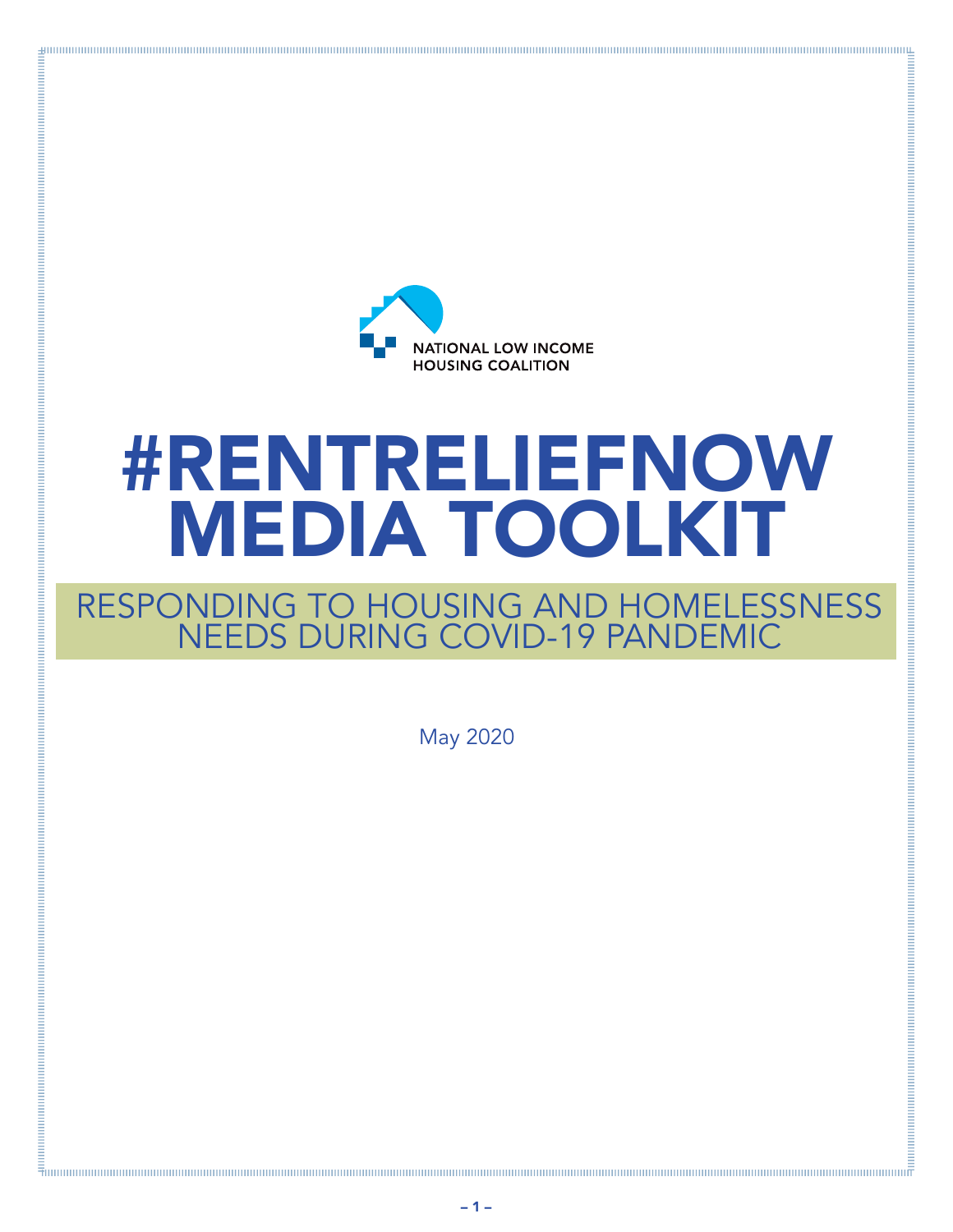# TABLE OF CONTENTS

ABOUT THE TOOLKI[T](#page-3-0)

[KEY MESSAGES & TALKING POINTS](#page-3-0)

#### SOCIAL MEDIA

- Social Media Sample Posts
- Social Media Sample Images
- SAMPLE OP-ED
- SAMPLE MEDIA ADVISORY

#### ADDITIONAL RESOURCES & CONTACTS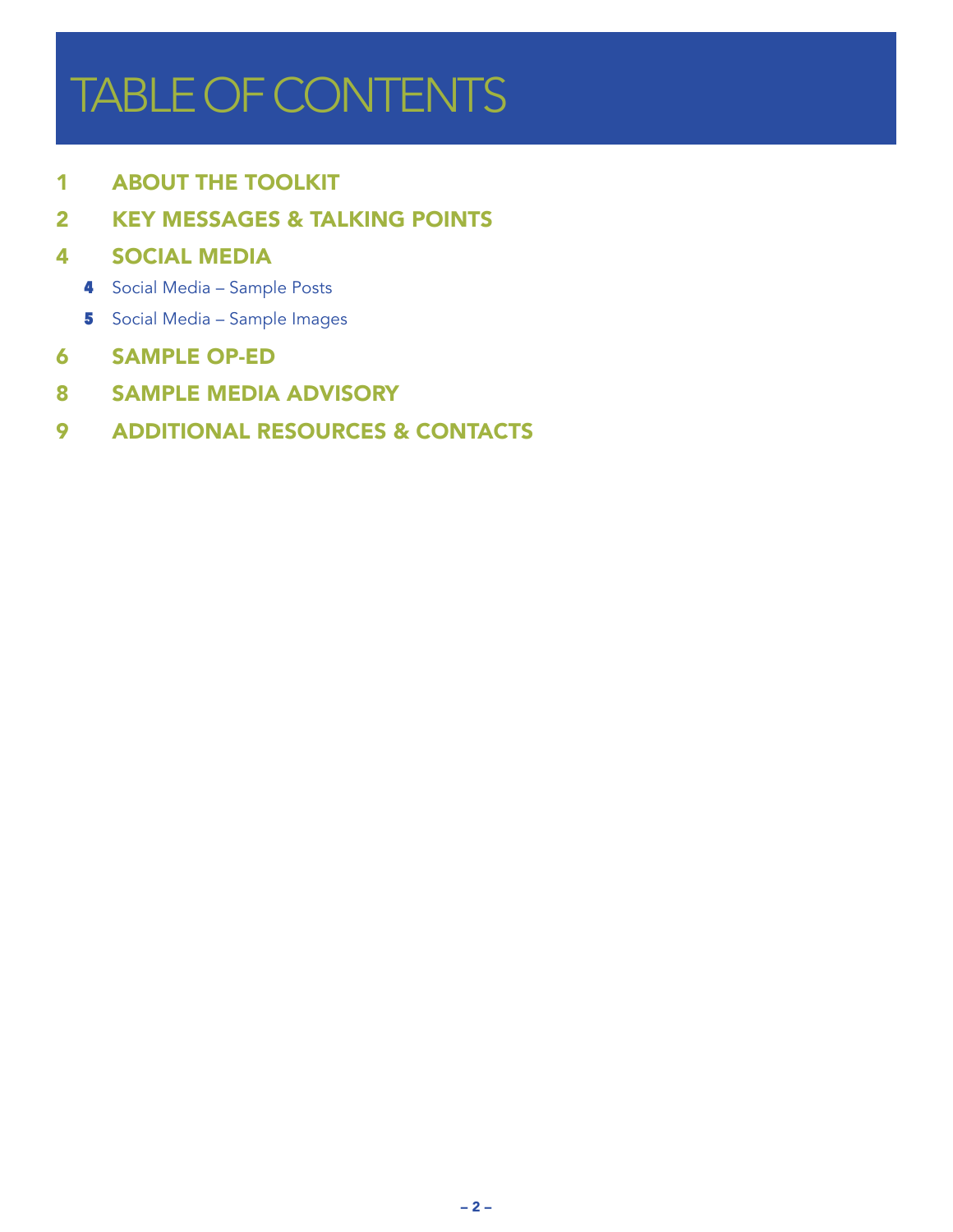# <span id="page-2-0"></span>**ABOUT THE TOOLKIT**

The National Low Income Housing Coalition (NLIHC) is advocating for a broad array of resources and protections - including \$100 billion in emergency rental assistance, a national moratorium on evictions and foreclosures, and \$11.5 billion to protect people experiencing homelessness, as well as support for public housing authorities and housing providers, among other recommendations - in the next coronavirus response legislation.

This toolkit was developed to support our partners in your efforts to raise awareness around the need to include much-needed funding and other provisions to ensure housing stability for the lowest-income people during and after the pandemic.

#### **CONTACTS**

For questions regarding policy, please contact:

Sarah Saadian, Vice President of Public Policy, ssaadian@nlihc.org 202.834.5178

For questions regarding media coverage, please contact:

Renee Willis, Vice President for Field & Communications, Media@nlihc.org 202.507.7456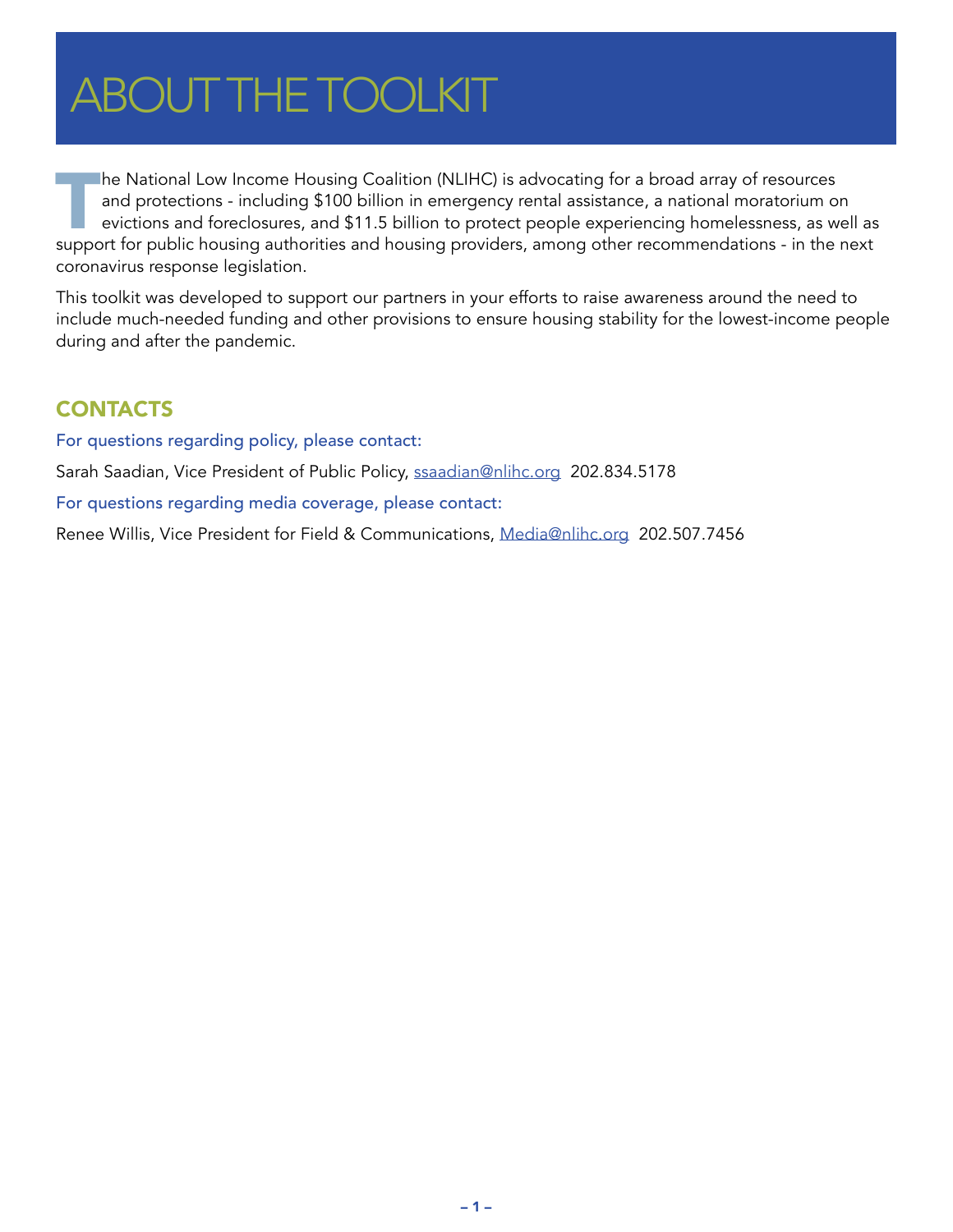# <span id="page-3-0"></span>KEY MESSAGES & TALKING POINTS

The passage of the CARES Act, which provided about \$12 billion for housing and homelessness programs along with a limited federal eviction moratorium, was an important first step. But much more is needed to ensure the housing stability of the lowest-income people during and after the pandemic. Even before the coronavirus, [8 million of America's lowest-income households](https://reports.nlihc.org/gap) were struggling to pay rent and make ends meet. Now, they face an even greater risk of evictions and homelessness. People of color are far more likely to experience evictions and homelessness, and without additional and intentional support they will be most severely impacted by housing instability as a result of this public health crisis.

Use the following talking points to urge Congress to provide much-needed housing and homelessness resources in the next coronavirus relief package. Our top policy priorities are

- \$11.5 billion in Emergency Solutions Grants (ESG) to protect people experiencing homelessness during and after the coronavirus outbreak.<https://tinyurl.com/yadhb9me>
- A national, uniform moratorium on evictions and foreclosures to ensure that everyone remains housed during the public health emergency. <https://tinyurl.com/y8hvc6ou>
- \$100 billion in emergency rental assistance, as provided in the "Emergency Rental Assistance Act and Rental Market Stabilization Act," to ensure the housing stability of low-income renters. <https://tinyurl.com/vqyr29u>

#### TALKING POINTS:

**Emergency Solutions Grants (ESG): At least \$11.5 billion.** Congress provided \$4 billion in ESG funds in the CARES Act; [additional funds are needed to respond to coronavirus](https://nlihc.org/sites/default/files/COVID-paper-Culhane-et-al-final-word.pdf) among people experiencing homelessness. People who are homeless and contract coronavirus are twice as likely to be hospitalized, two to four times as likely to require critical care, and two to three times as likely to die than others in the general public. If unchecked, as many as 20,000 people who are homeless could require hospitalization and nearly 3,500 could die. This has enormous implications for individuals, their communities, and our already overstretched hospital systems. Funds are needed to minimize the number of people living in homeless encampments and congregate shelters and identify alternative space, including hotels, for isolation and selfquarantine, as well as funding for short-term rental assistance and housing stabilization services. ESG funds should also be used to provide medical respite care, outreach, and street medicine for people experiencing homelessness.

**A national, uniform moratorium on evictions and foreclosures.** In the CARES Act, Congress instituted a temporary moratorium on new filings for foreclosures and evictions due to nonpayment for renters and homeowners in all federally subsidized housing, including Low Income Housing Tax Credit (LIHTC) properties and people living in properties with a federally-backed mortgage from providers including Fannie Mae, Freddie Mac, and the Federal Housing Administration (FHA). Several [states and localities have also instituted](https://nlihc.org/eviction-and-foreclosure-moratoriums)  [their own eviction and foreclosure moratoriums](https://nlihc.org/eviction-and-foreclosure-moratoriums). This patchwork of responses provides relief to only some and creates confusion for all. Congress should implement a uniform policy that ensures renters will not lose their homes during a pandemic where our collective health depends on each of us staying home. Although tenants will be responsible for paying back unpaid rent, the law should prohibit rent arrears accumulated during the period covered by the moratorium from forming the basis of an eviction.

**Emergency rental assistance and eviction prevention: [\\$100 billion.](https://nlihc.org/sites/default/files/Need-for-Rental-Assistance-During-the-COVID-19-and-Economic-Crisis.pdf)** A moratorium on evictions, on its own, is not enough. Congress must also provide tens of billions of dollars in rental assistance to avoid creating a financial cliff for renters will fall off of when eviction moratoriums are lifted and back-rent is owed, and to ensure the continued viability of our country's essential affordable housing infrastructure.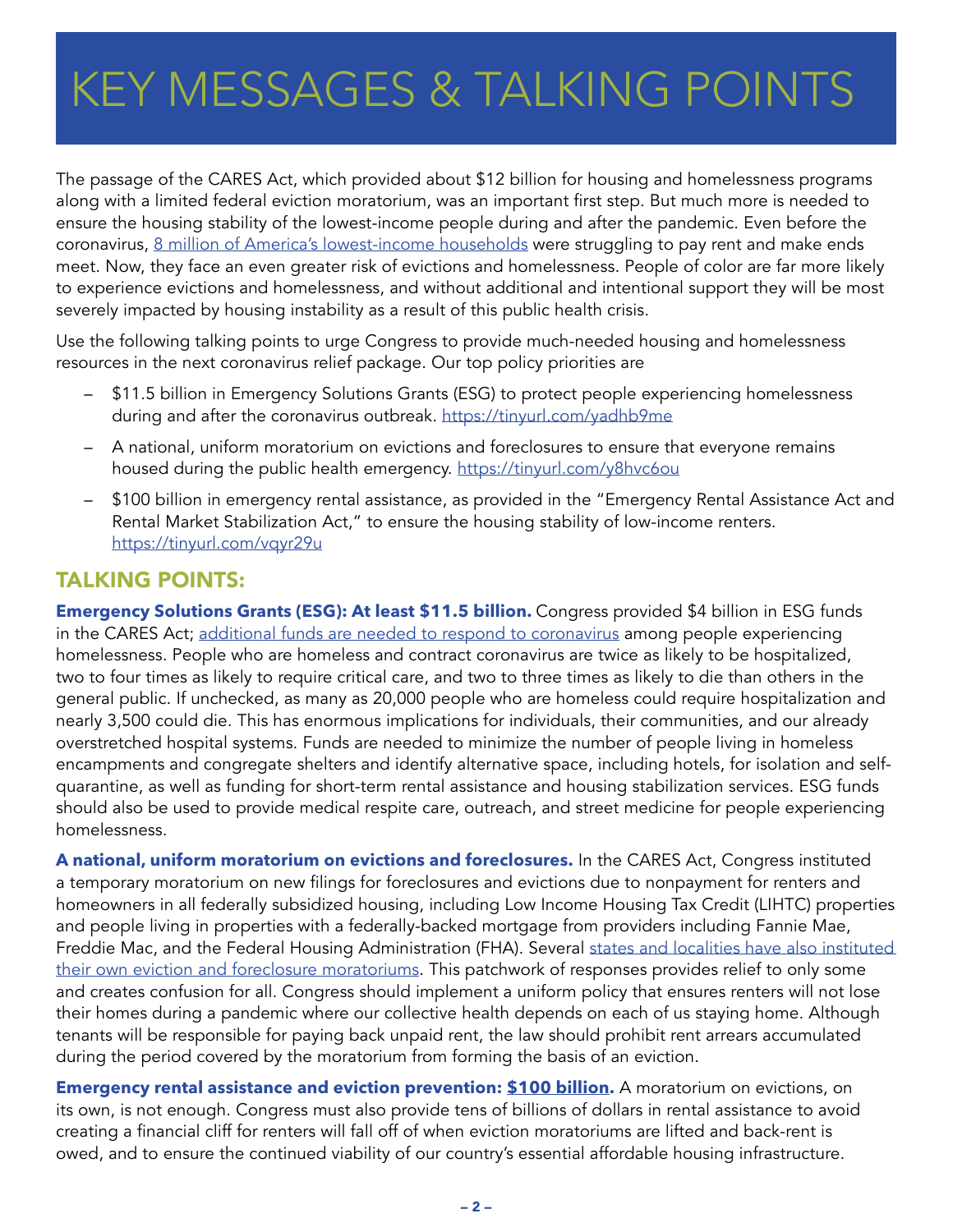Congress should include the "Emergency Rental Assistance and Rental Market Stabilization Act" in the next coronavirus spending bill.

[Research](https://nlihc.org/sites/default/files/Need-for-Rental-Assistance-During-the-COVID-19-and-Economic-Crisis.pdf) from NLIHC estimates \$100 billion is needed to prevent evictions and homelessness through emergency rental assistance.

- Support letter from [industry groups](https://nlihc.org/sites/default/files/040720_FINAL_Real-Estate-Letter.pdf), including CCIM Institute, Council for Affordable and Rural Housing, Institute of Real Estate Management, Institute for Responsible Housing Preservation, Manufactured Housing Institute, National Affordable Housing Management Association, National Apartment Association, National Association of Affordable Housing Lenders, National Association of Home Builders, National Association of Housing Cooperatives, National Association of REALTORS, National Leased Housing Association, and the National Multifamily Housing Council;
- Support letters from state and local government officials and agencies, including [National Council of](https://www.ncsha.org/resource/state-housing-finance-agency-federal-policy-priorities-in-response-to-covid-19_/)  [State Housing Agencies](https://www.ncsha.org/resource/state-housing-finance-agency-federal-policy-priorities-in-response-to-covid-19_/) and nearly [40 local mayors and government officials](https://nlihc.org/sites/default/files/MayorsCEOs Request to Congress for Emergency Rental Assistance.pdf);
- Support letter from 32 [national advocacy organizations,](https://nlihc.org/sites/default/files/National-Letter_Coronavirus-and-Homelessness-Housing_03192020.pdf) including NLIHC, National Alliance to End Homelessness, Bipartisan Policy Center Action, Up for Growth Action, Evangelical Lutheran Church in America, Hispanic Federation, Heartland Alliance, LatinoJustice PRLDEF, LISC, UNITE HERE International Union, The Arc of the United States, and Funders Together to End Homelessness, among others; and
- Support letter from [cross-sector leaders](https://www.opportunityhome.org/wp-content/uploads/2020/04/COVID19-Phase-4-Housing-Needs.pdf) in the *Opportunity Starts at Home* campaign, including Catholic Charities USA, Children's Defense Fund, Children's HealthWatch, Food Research & Action Center, Just Leadership USA, NAACP, National Alliance on Mental Illness, National Association of Community Health Centers, National Association of Social Workers, National Education Association, National League of Cities, National LGBTQ Task Force, National Women's Law Center, UnidosUS and others.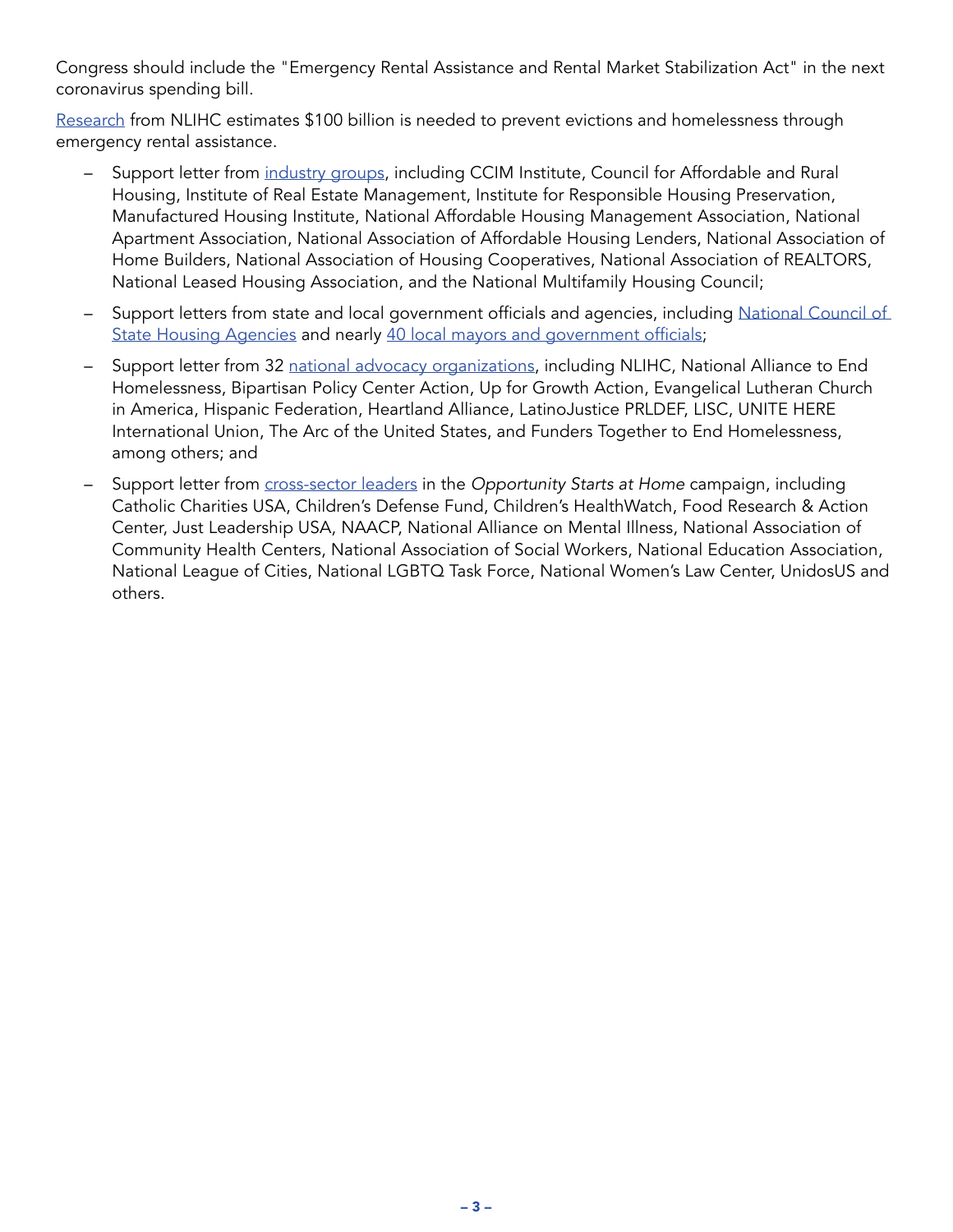# <span id="page-5-0"></span>SOCIAL MEDIA – SAMPLE POSTS

Research shows that reporters and policymakers use social media as a resource for news and issues to track, and this is especially true during this pandemic. Amplify key messages and talking points on social media platforms such as Twitter, Facebook, and Instagram. Use #RentReliefNow, #HousingStability

- Homelessness and housing instability are a growing problem, especially during #COVID19. We can do better. Let Congress know they must ensure #housingstability in next spending bill <https://tinyurl.com/y9mmz9hv>
- The next #COVID19 relief package must include critical protections & #rentalassistance for people on the brink of homelessness. Tell Congress millions of people in America need #RentReliefNow <https://tinyurl.com/y7hdl9zb>
- Millions of the lowest-income families couldn't afford to pay rent this month & are still unable to pay. #RentReliefNow is needed to stably house families during and after the #COVID19 pandemic. Tell Congress to include it in next relief bill <https://tinyurl.com/y7hdl9zb>
- Our country can't contain #COVID19 if millions of us are without homes or on the brink of homelessness. #Rentalassistance allows families to keep roofs over their heads during & after this pandemic. We need #RentReliefNow <https://tinyurl.com/y7hdl9zb>
- Prior to #COVID19, 8M of the lowest-income families were struggling to pay rent. Now more than ever, #rentalassistance is needed for the lowest-income families to ensure #housingstability during & after the pandemic. Tell Congress to support #RentReliefNow<https://tinyurl.com/y7hdl9zb>
- Millions of people in America are out of work & fearing eviction from their homes. #Rentalassistance ensures #housingstability for the lowest-income renters during #COVID19. Join us in calling for #RentReliefNow to keep families stably housed<https://tinyurl.com/y78fv8fc>
- It's never been clearer that #HousingIsHealthcare. #Rentalassistance will not only keep the lowestincome families housed, but also help to curb the spread of #COVID19 & save lives. Urge Congress to support #housingprotections in the next bill<https://tinyurl.com/y7hdl9zb>
- A temporary moratorium on evictions provides relief to some but creates confusion for all. Congress must implement a national, uniform moratorium on evictions & foreclosures to ensure families will have #housingstability during #COVID19<https://tinyurl.com/y9mmz9hv>
- Congress must do more to address the dire housing needs of people struggling from #COVID19. We need a national, uniform moratorium on evictions & foreclosures & support for other vital protections. Congress must support #housingstability in the next bill <https://tinyurl.com/y7hdl9zb>
- 8M renters were struggling to pay rent before #COVID19. We support @SpeakerPelosi's bill to provide #RentReliefNow, protect people experiencing homelessness, & create a uniform eviction moratorium. TAKE ACTION if you agree<https://tinyurl.com/y7hdl9zb>
- TY @SpeakerPelosi @MaxineWaters @RepDennyHeck & all original cosponsors of the Emergency Rental Assistance Act for prioritizing #RentReliefNow & homeless assistance funding in the House bill! Let's ensure #housingstability in the next spending bill! <https://tinyurl.com/y7hdl9zb>
- 140+ representatives & 30+ senators cosponsored the "Rent Relief Act" ensure #housingstability for all during #COVID19. We support their efforts & urge other members of Congress to do so too! We need #RentReliefNow!<https://tinyurl.com/yd4g9bnk>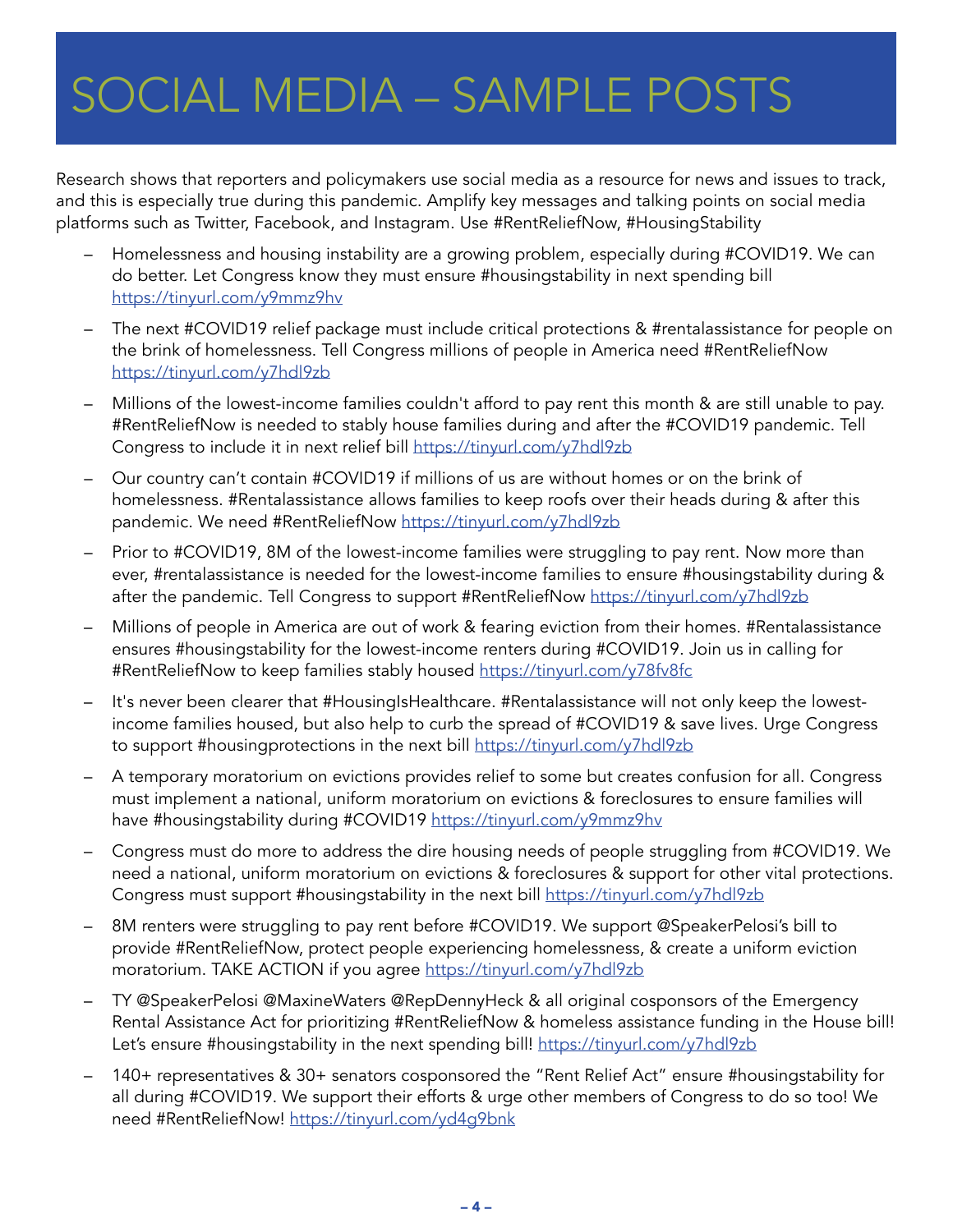- <span id="page-6-0"></span>– Vital resources to protect low-income renters at high risk with #COVID19, must be incl. in the next relief bill. We support @SpeakerPelosi's bill that includes #RentReliefNow <https://tinyurl.com/y7hdl9zb>
- Millions of Americans are out of work & fearing eviction from their homes. Unemployment Insurance doesn't cover lost wages. Support #RentReliefNow proposal from @SpeakerPelosi @SenSherrodBrown @RepDennyHeck @RepMaxineWaters <https://tinyurl.com/y7hdl9zb>
- Incl. hsg & homelessness resources in the #CARESAct was an important 1st step, but Congress must do more to address the dire needs of people struggling from #COVID19. Tell Congress to support @ SpeakerPelosi's bill that incl. #RentReliefNow <https://tinyurl.com/y7hdl9zb>

### CIAL MEDIA – SAMPLE IMAGES

Additional shareable images can be found at:<https://tinyurl.com/ydc4nkqu>



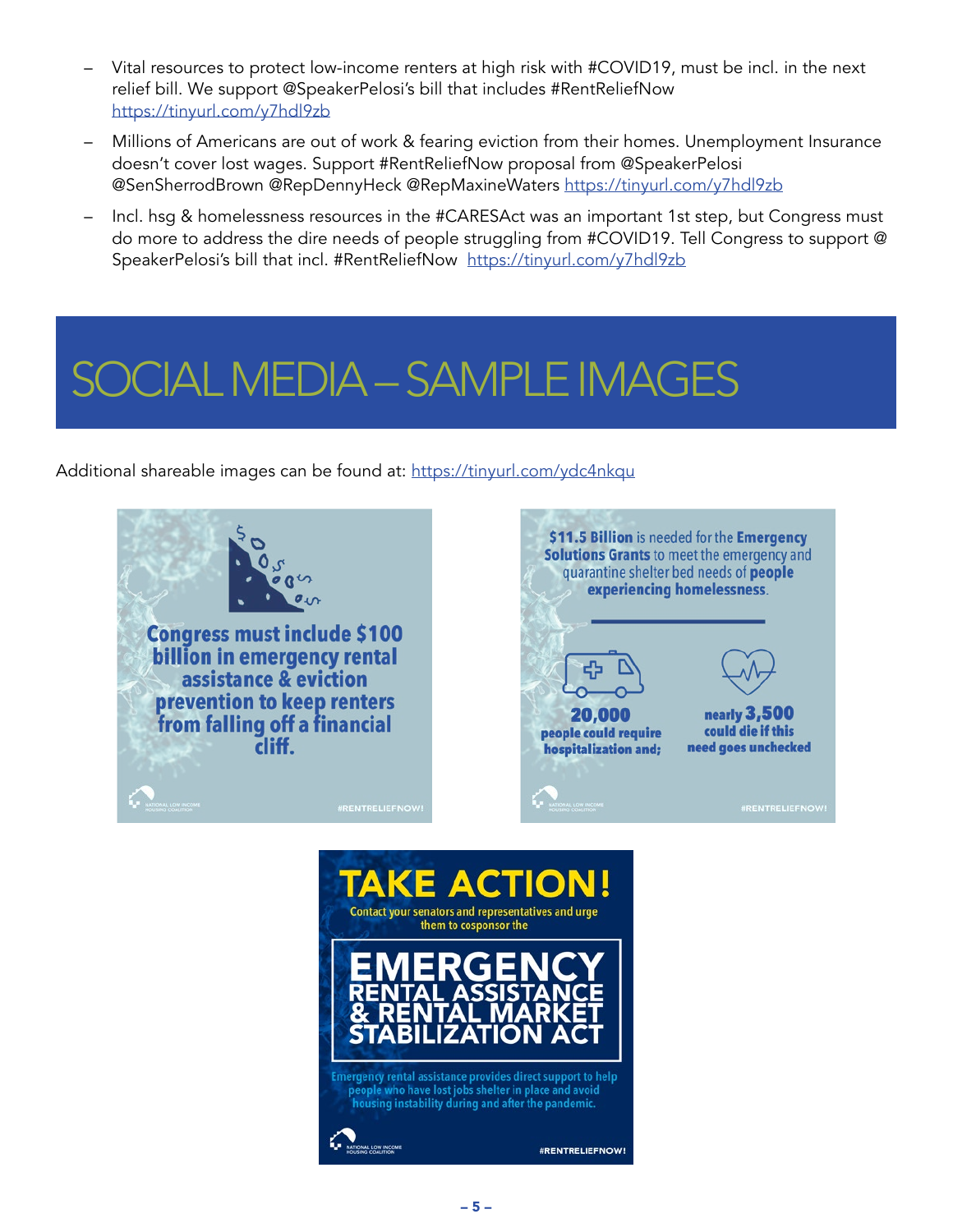#### <span id="page-7-0"></span>CONGRESS MUST PROVIDE EMERGENCY RENTAL ASSISTANCE TO PROTECT [STATE RESIDENTS] EXPERIENCING A FINANCIAL SHOCK DURING PANDEMIC

The economic fallout of the coronavirus pandemic threatens to significantly exacerbate housing instability and homelessness throughout the U.S., including in [STATE]. Congress must take bold action to help people already struggling to make ends meet by including emergency rental assistance in the next coronavirusresponse package.

Even before coronavirus, far too many of America's lowest-income households—seniors, people with disabilities, low-wage workers—were just one financial shock away from falling behind on their rent and threatened with eviction, and in worst cases, homelessness. With too many renters living paycheck-topaycheck, a broken-down car, a sick child, or missed days at work can put someone at imminent risk of losing their home. According to the National Low Income Housing Coalition (NLIHC), [nearly 11 million households](https://reports.nlihc.org/gap) – primarily renters with low incomes – pay more than half of their limited incomes on rent, leaving very little for other basic needs such as groceries, childcare, or medicines. Affordable housing was already out of reach [for millions of people,](https://reports.nlihc.org/sites/default/files/oor/OOR_2019.pdf) and the economic disruption they are currently experiencing because of coronavirus adds to the many nearly insurmountable challenges low-income renters were already trying to navigate. They are at extreme risk of joining the more than a half million people who on any given night in America have no home at all, unable to "shelter in place."

Before coronavirus, there were only [# OF AFFORDABLE HOMES AVAILABLE] rental homes affordable and available for every 100 of the lowest-income renters in [STATE]. Working at the minimum wage of [STATE MINIMUM WAGE] per hour in [STATE], a wage earner needed to work [#FULL-TIME JOBS AT MINIMUM WAGE] full-time jobs or [#WORK HOURS PER WEEK AT MINIMUM WAGE] hours per week to afford a modest one-bedroom apartment. They must work [#FULL-TIME JOBS AT MINIMUM WAGE] full-time jobs or work [#WORK HOURS PER WEEK AT MINIMUM WAGE] hours per week to afford a two-bedroom apartment. The reduction in wages or lost jobs millions of low-wage workers are experiencing during the pandemic will be catastrophic, unless Congress acts immediately to provide emergency rental assistance.

The CARES Act was an important first step but did not provide the resources needed to prevent low-income renters from losing their homes. In the last month, an unprecedented [#OF PEOPLE IN STATE] have applied for unemployment insurance (UI) benefits, but many are being [locked out](https://www.epi.org/blog/unemployment-filing-failures-new-survey-confirms-that-millions-of-jobless-were-unable-to-file-an-unemployment-insurance-claim/) of the process. An estimated 8.9 to 13.9 million people nationally have been unable to use their UI, and only approximately half of all people who qualify for unemployment are receiving benefits. And for those who do receive UI, the benefits – which [vary](https://www.vox.com/2020/4/20/21220931/unemployment-insurance-coronavirus-websites-crashing) from state-to-state - are often insufficient to relieve the housing cost burdens of the lowest-income households.

For far too long, Congress has underfunded critical, income-targeted programs such as the national Housing Trust Fund, Housing Choice Vouchers, and programs to repair public housing, worsening the nation's affordable housing crisis. Congress must act now to mitigate the economic shock millions of Americans are currently facing due to coronavirus. NLIHC estimates that [AMOUNT NEEDED] in emergency rental assistance is needed in [STATE] to keep families stably housed. At least \$100 billion is needed nationally. In early May, Senator Sherrod Brown (D-OH), Representatives Maxine Waters (D-CA) and Denny Heck (D-WA), and more than [140 representatives and 30 senators](https://nlihc.org/emergency-rental-assistance-and-rental-market-stabilization-act?utm_source=NLIHC+All+Subscribers&utm_campaign=0b6486fcbb-CTA_051220&utm_medium=email&utm_term=0_e090383b5e-0b6486fcbb-291742493&ct=t(CTA_051220)) introduced the "Emergency Rental Assistance [and Rental Market Stabilization Act"](https://nlihc.org/sites/default/files/Emergency-Rental-Assistance.pdf?utm_source=NLIHC+All+Subscribers&utm_campaign=2ed4b4f6f4-cta_050420&utm_medium=email&utm_term=0_e090383b5e-2ed4b4f6f4-&ct=t(cta_050420)&utm_source=NLIHC+All+Subscribers&utm_campaign=0b6486fcbb-CTA_051220&utm_medium=email&utm_term=0_e090383b5e-0b6486fcbb-291742493&ct=t(CTA_051220)) to invest that level of funding for such emergency rental assistance. On May 12, Speaker of the House Nancy Pelosi (D-CA) unveiled the Democratic proposal for the next coronavirus relief package, which included three top priorities to ensure housing stability during and after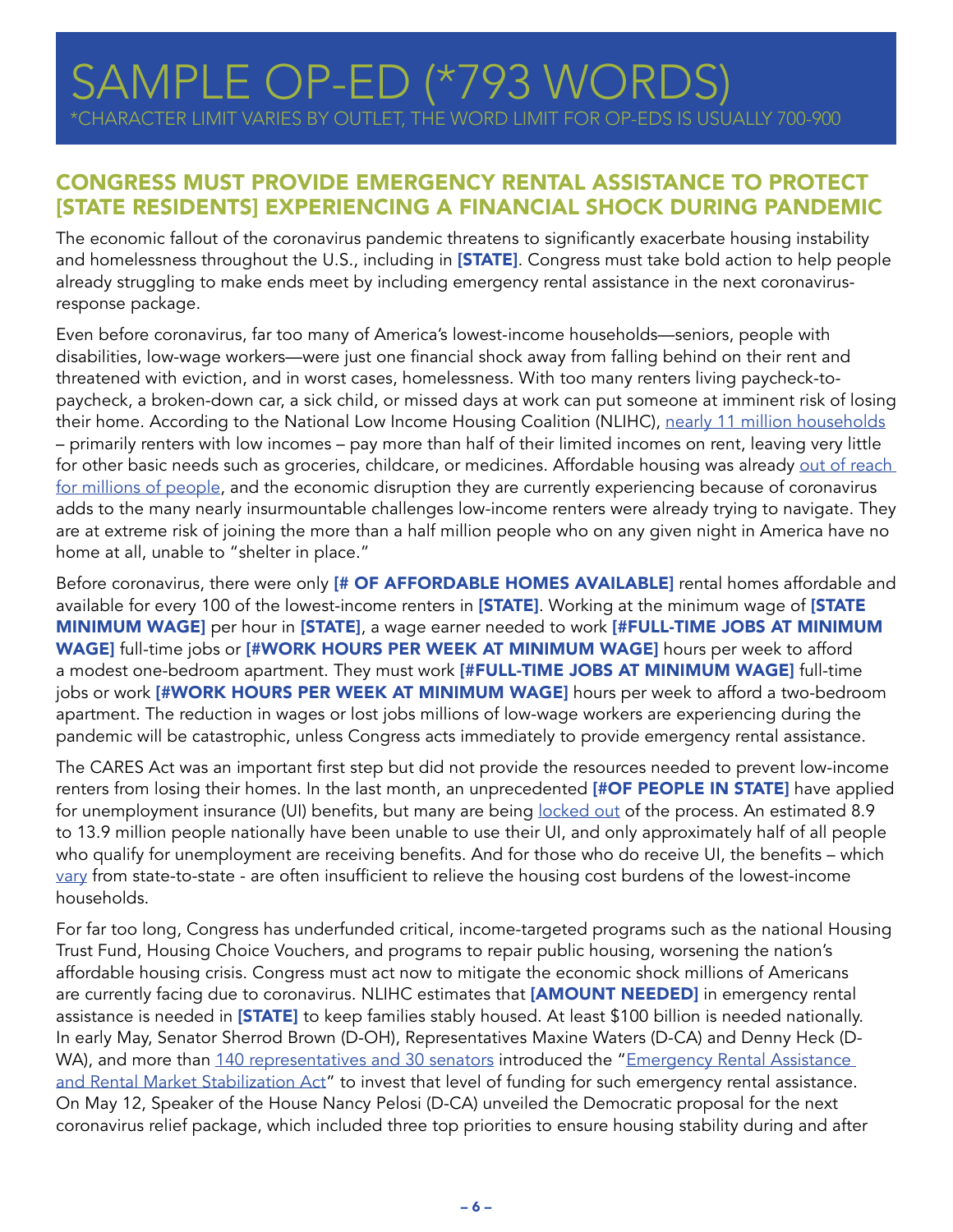the pandemic: emergency rental assistance, more homelessness response funding, and a uniform, national eviction moratorium. Congress must support this important legislation and ensure it is included in the next coronavirus-response package.

It is not just housing advocates calling for emergency rental assistance. Leaders in health, education, hunger, faith, civil rights, environmental protection, and others are calling for the same. Groups like [2 NON-HOUSING GROUPS IN OR AROUND YOUR STATE THAT SIGNED THE OSAH LETTER] understand that stable housing is the foundation for one's wellbeing and is desperately needed now.

At a time when our collective health depends on people's ability to stay at home, it has never been clearer that housing is healthcare. Without emergency rental assistance, we will likely see even more people become homeless or be forced to double or triple up with other families. Overcrowding of households, sleeping in congregate shelters, and living outside exposed to the elements all lead to increased infections. Lives are at risk.

During this pandemic, the least Congress must do is ensure everyone is stably housed. This is not just an economic necessity, but a moral and health imperative. We must protect those who are most at risk during this pandemic.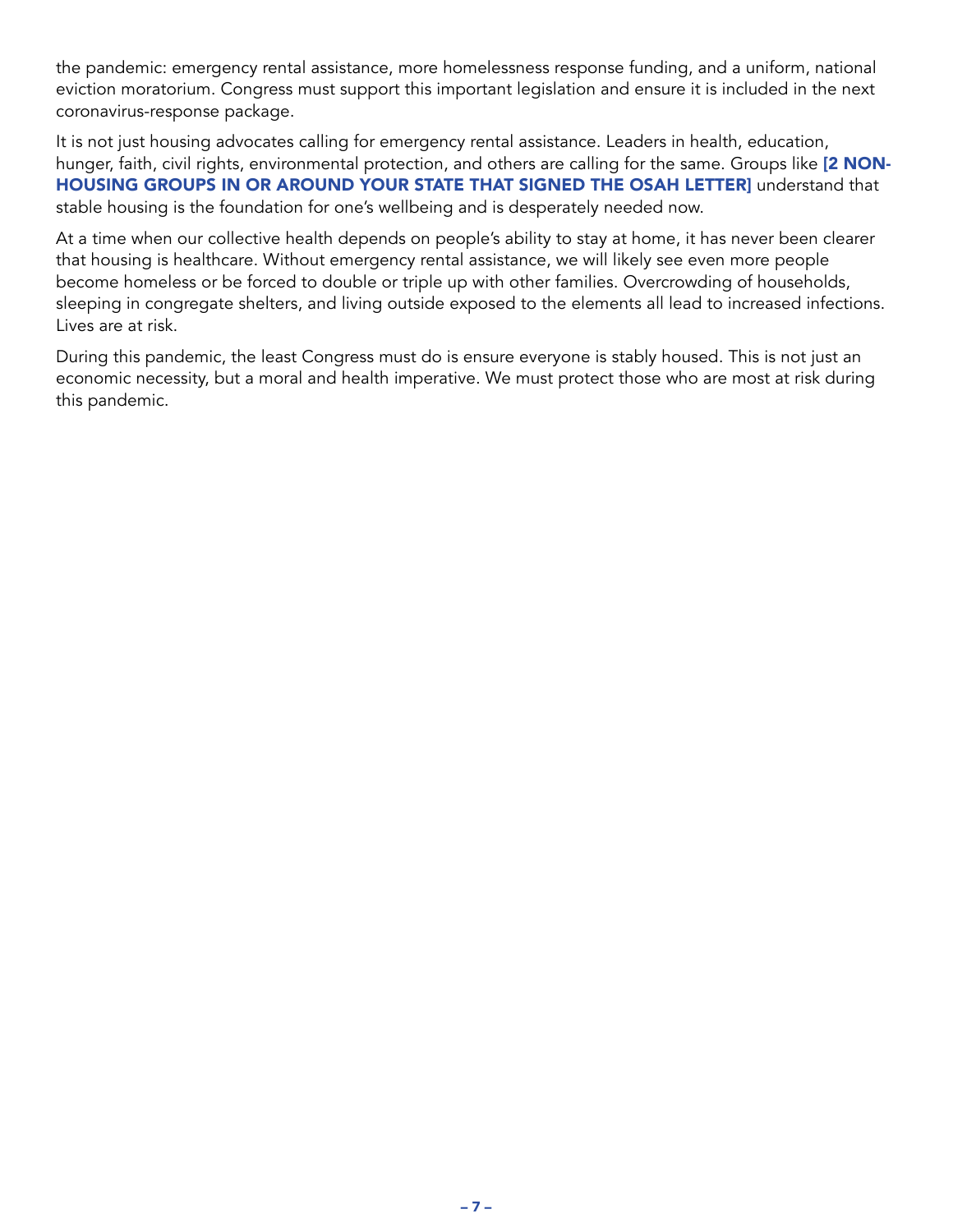# <span id="page-9-0"></span>SAMPLE MEDIA ADVISORY

A media advisory is shared with reporters to invite them to cover an event/press call. Partners are encouraged to schedule press calls to spotlight content for reporters, foster media relations, and share new resources/data to support a national initiative.

#### [DATE]

FOR MORE INFORMATION CONTACT: [Organization's Media Contact]

#### [ORGANIZATION NAME] IDENTIFIES THE CONNECTIONS BETWEEN STATE & FEDERAL EFFORTS TO SECURE HOUSING & HOMELESSNESS RESOURCES IN THE NEXT CORONAVIRUS SPENDING PACKAGE

*[Organization Name] is calling for extraordinary interventions from federal, state and local governments to mitigate the progressive spread of COVID-19 in marginalized communities.* 

WHAT: On [Date & Time], [Organization Name] will host a press call on the [State] actions needed to respond to the coronavirus pandemic. [Organization Name] experts will share local, state and national information, resources and data related to addressing the unique housing needs of marginalized populations during and after the pandemic.

WHEN: [Date and Time]

**WHO:** [State-level and Organization Experts]

WHERE: Register at: [Link to Zoom meeting, GoTo meeting, WebEx, etc.] \*note: include instructions on accessing a recording of the call after the live broadcast

WHY: Even before coronavirus, 11 million renters – including 8 million of America's lowest-income seniors, people with disabilities, low-wage workers and other individuals – were paying more than half of their limited incomes to keep roofs over their heads, leaving them one financial crisis away from eviction and, in worst cases, homelessness. For many, this pandemic is that financial crisis. Lost jobs and wages – combined with rents that were unaffordable even before coronavirus – will leave millions of people struggling to make rent and threatened with eviction. Without government intervention, we will see a major rash in evictions and a spike in homelessness around the country.

The CARES Act provided some additional funding to state and local governments to address housing instability & homelessness. Policymakers must maximize state and federal resources to slow the trajectory of the pandemic and ensure an equitable and just recovery. Far more resources are needed, and new proposals have recently been introduced in Congress respond to that need.

For more information, go to: <https://tinyurl.com/wdqcjea>

###